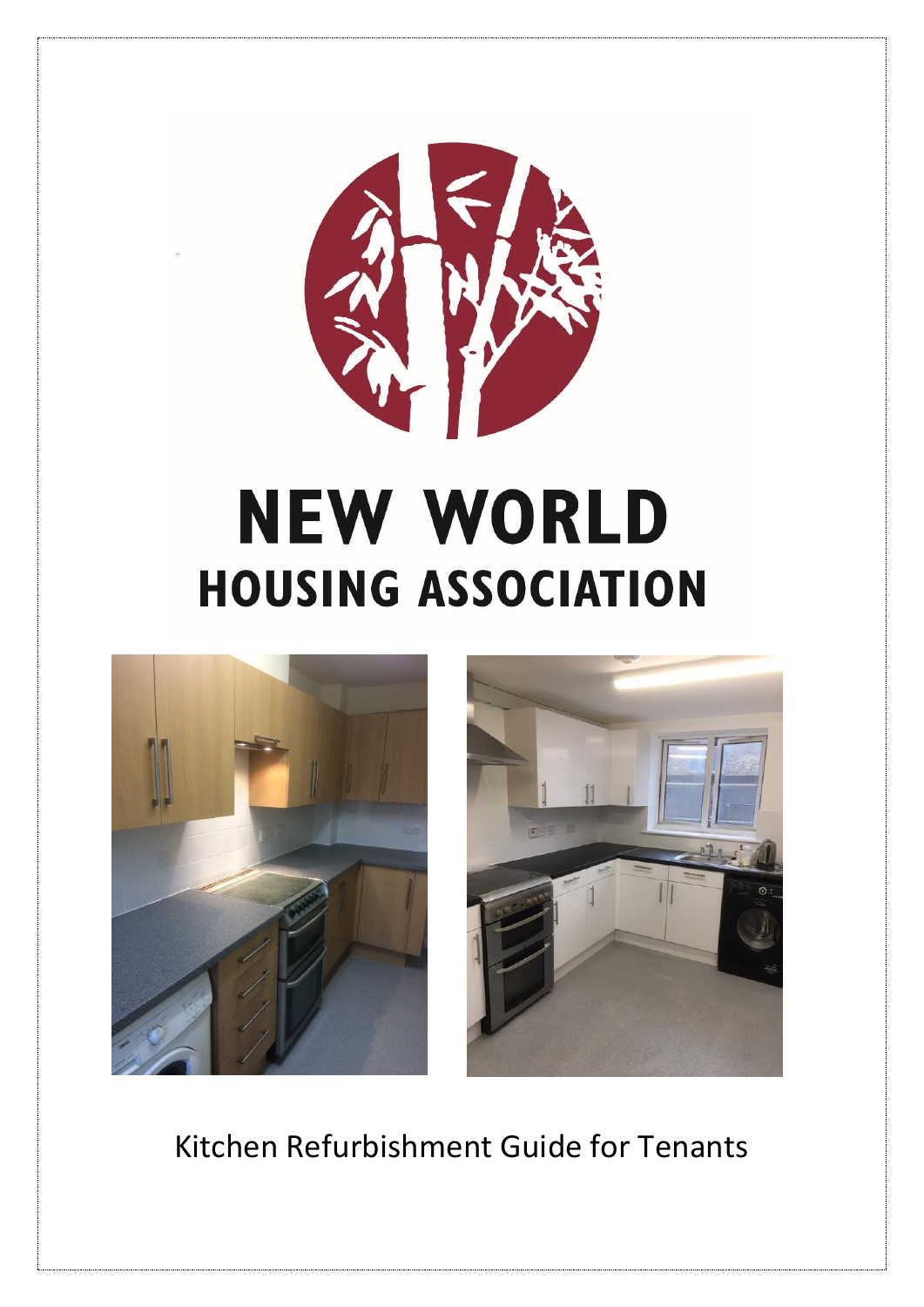#### **Kitchen Refurbishment Guide for Tenants**

The purpose of this guide is to explain how your new kitchen will be designed, the choices you can make so that it has the look and practicality to suit you, the scope of the work to be carried out, and the installation process from start to finish.

Our aim is to work with you so that at the end of the refurbishment, you have a modern, safe and practical kitchen that not only meets the legal requirements that New World has to fulfil in terms of fire, gas and electrical safety, but also meets your own expectations. We will try and ensure the installation of the new kitchen is a clear and simple process with the minimum of inconvenience to you.

The following pages explain what New World and our contractor will do, and how you can help so the work run as smoothly as possible.

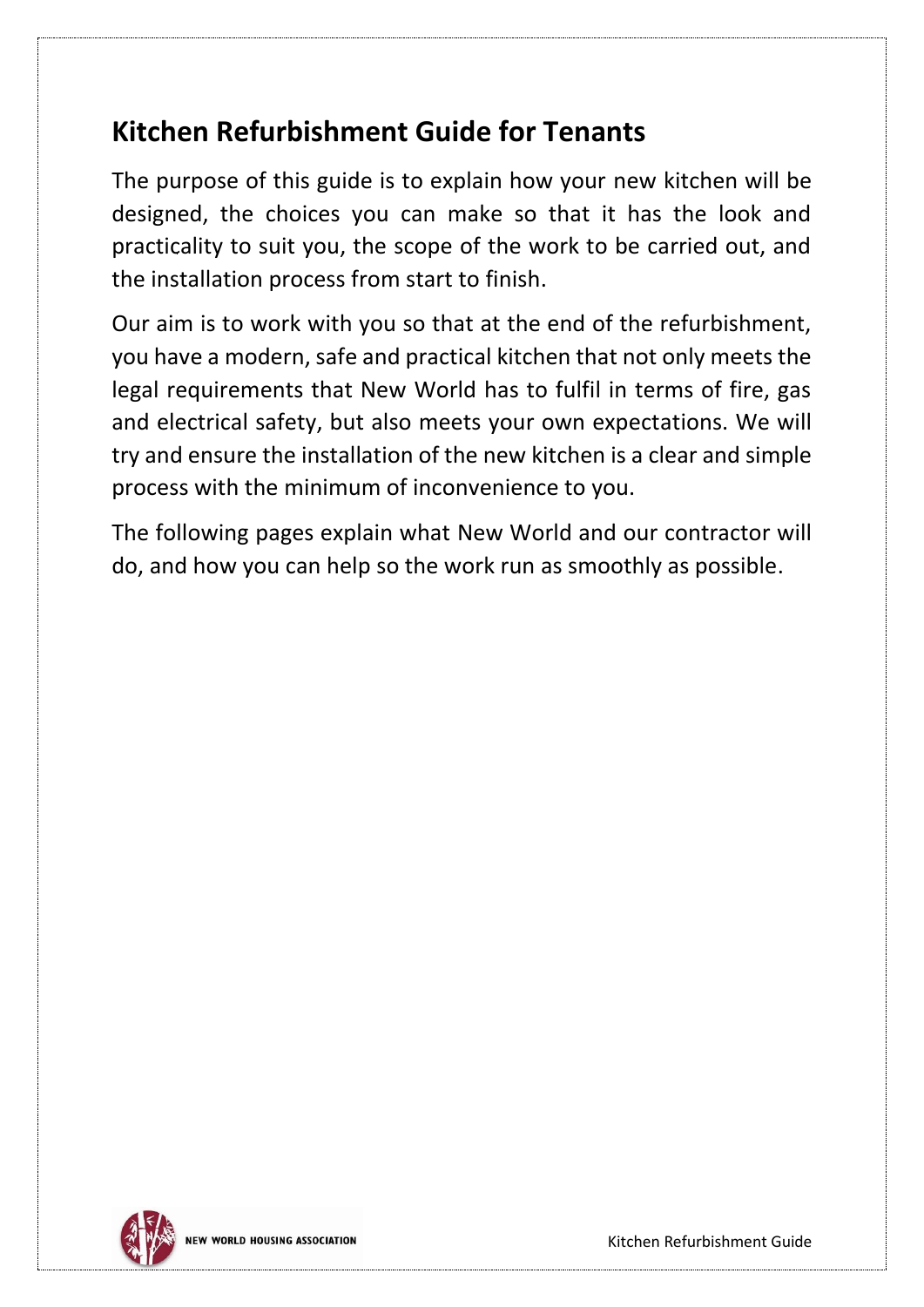#### **How do we decide if your kitchen will be replaced?**

New World's planned maintenance programme is based on data provided by independent surveyors who periodically inspect all of our properties and give us unbiased 'ratings' of the condition of the key elements of your home such as the kitchen, bathroom and heating system. Along with a rating, the year in which each of these elements will most likely need replacing is given as a guide to allow us to budget for such works and begin to plan what needs to be done in each given year. This is known as a 'Stock Condition Survey'. Alternatively, in certain cases we may decide after a routine visit that the condition of your kitchen warrants a replacement.

#### **What does a kitchen refurbishment include?**

First of all we will inspect the kitchen to decide on the scope of the works but typically, we will undertake the following:

- **Replace all kitchen units and worktops**
- **Fit new tiles above the worktops and behind the cooker**
- **Lay new anti-slip vinyl flooring**
- **Decorate the walls, ceilings and woodwork in the kitchen only**
- **Fit a new light and replace all the switches and electrical socket faces**
- **Fit a heat detector in the kitchen**
- **Fit either an extractor fan or cooker hood, or both depending on the ventilation requirements of the room**
- **Install a new consumer unit (fuse board) if required**

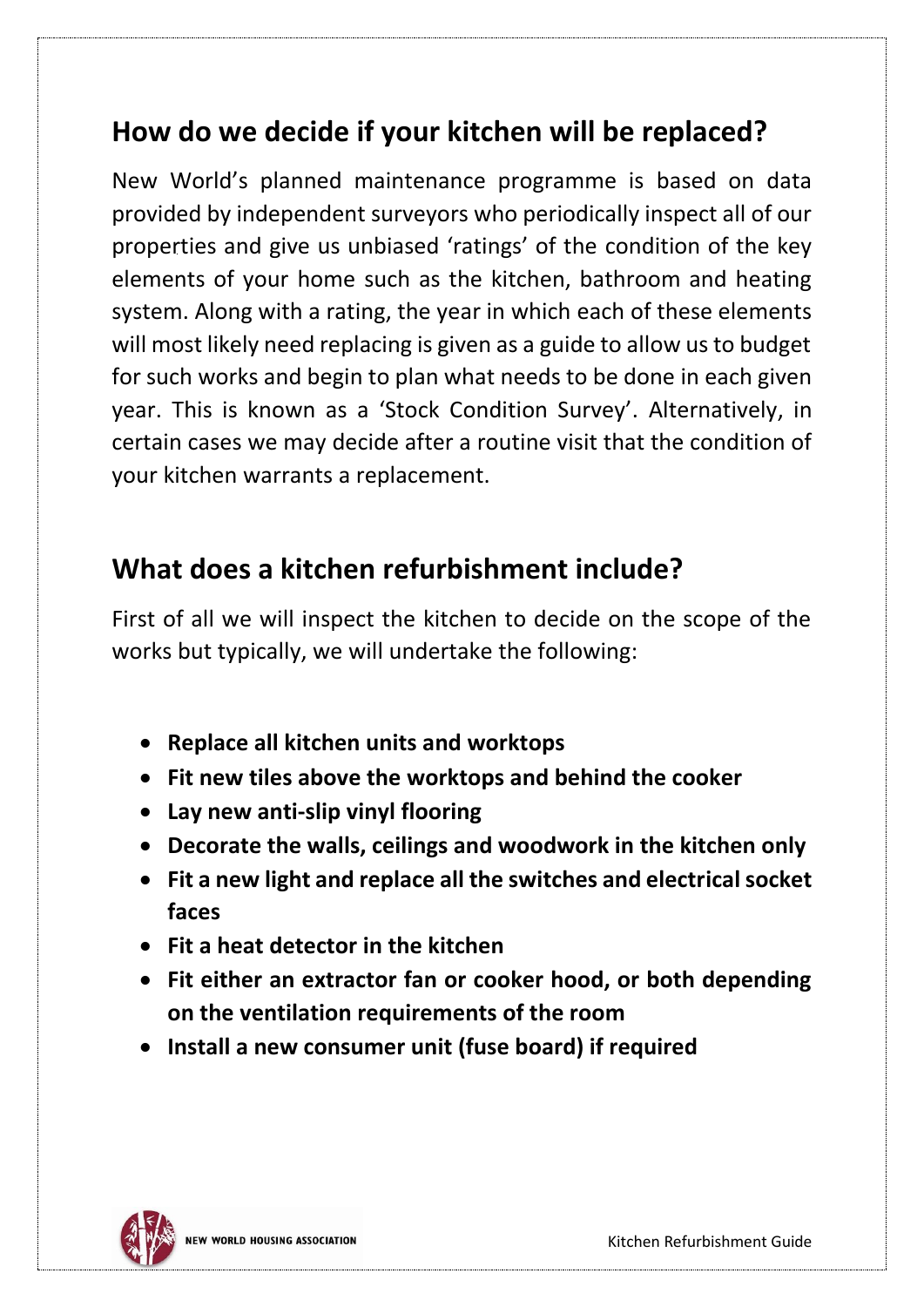## **Designing your kitchen**

We will ask that the kitchen provider, usually Howdens or Benchmarx, create plans such as those below so that you can visualise how the new kitchen will look.





When designing a kitchen, there are a number of things that need to be considered and these are explained on the next page.

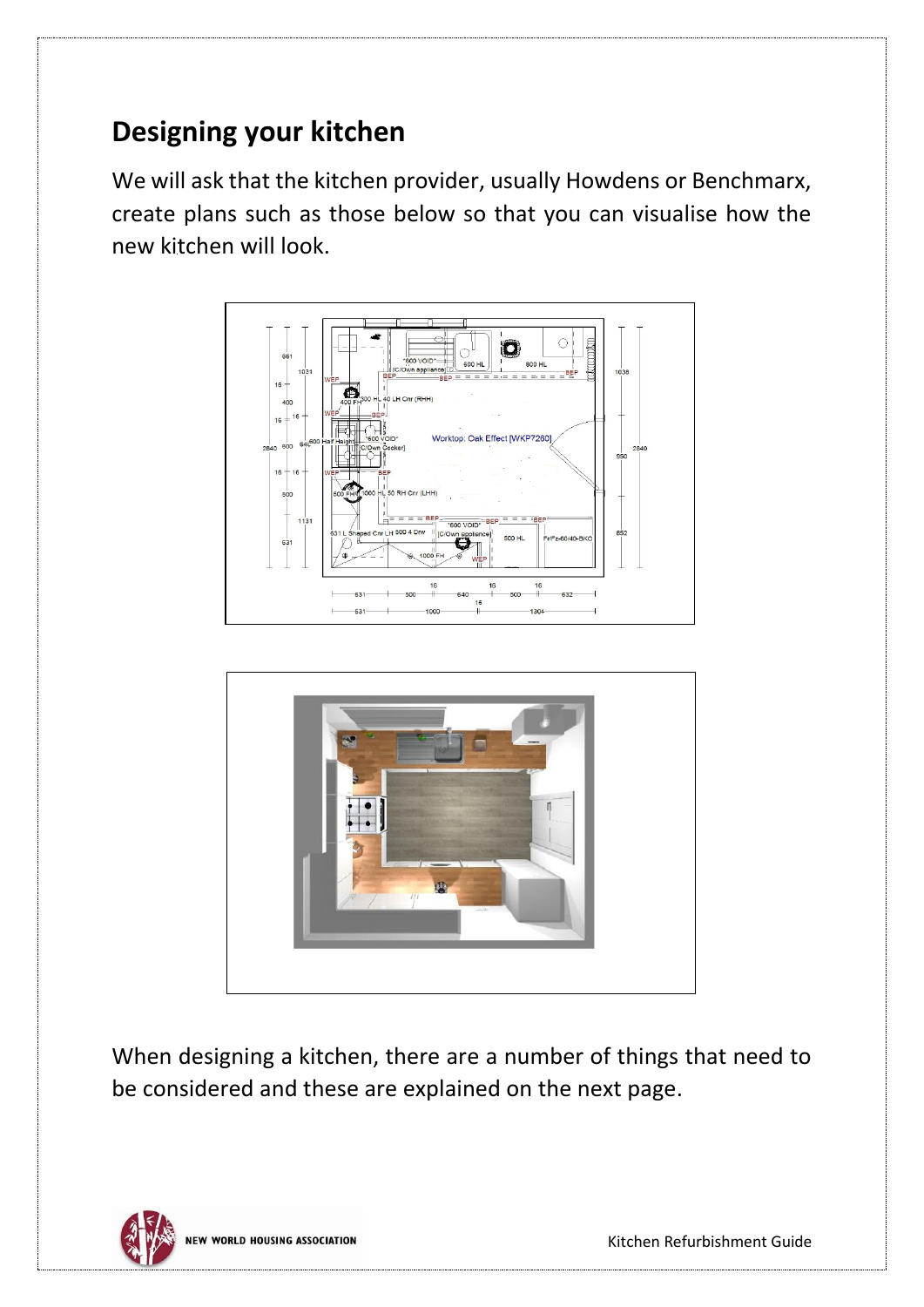#### **Kitchen design – things to consider**

Usually, the new kitchen will be the same or of a similar layout as before. Some of the reasons for this are:

The location of plumbing services for the sink and washing machine

The availability of electrical sockets and fused connection units for under the counter appliances





Regulations regarding gas boilers, e.g. minimum gaps between the boiler casing and adjacent units to allow servicing, or the requirements for the boiler flue termination

To reduce the risk of fire, wall units will not be sited above the cooker and there must be a minimum gap between the oven door and adjacent units that are at right angles.





However tenant involvement in this process is vital and if you do wish to make changes to the layout that doesn't compromise safety, we will do our best to help.

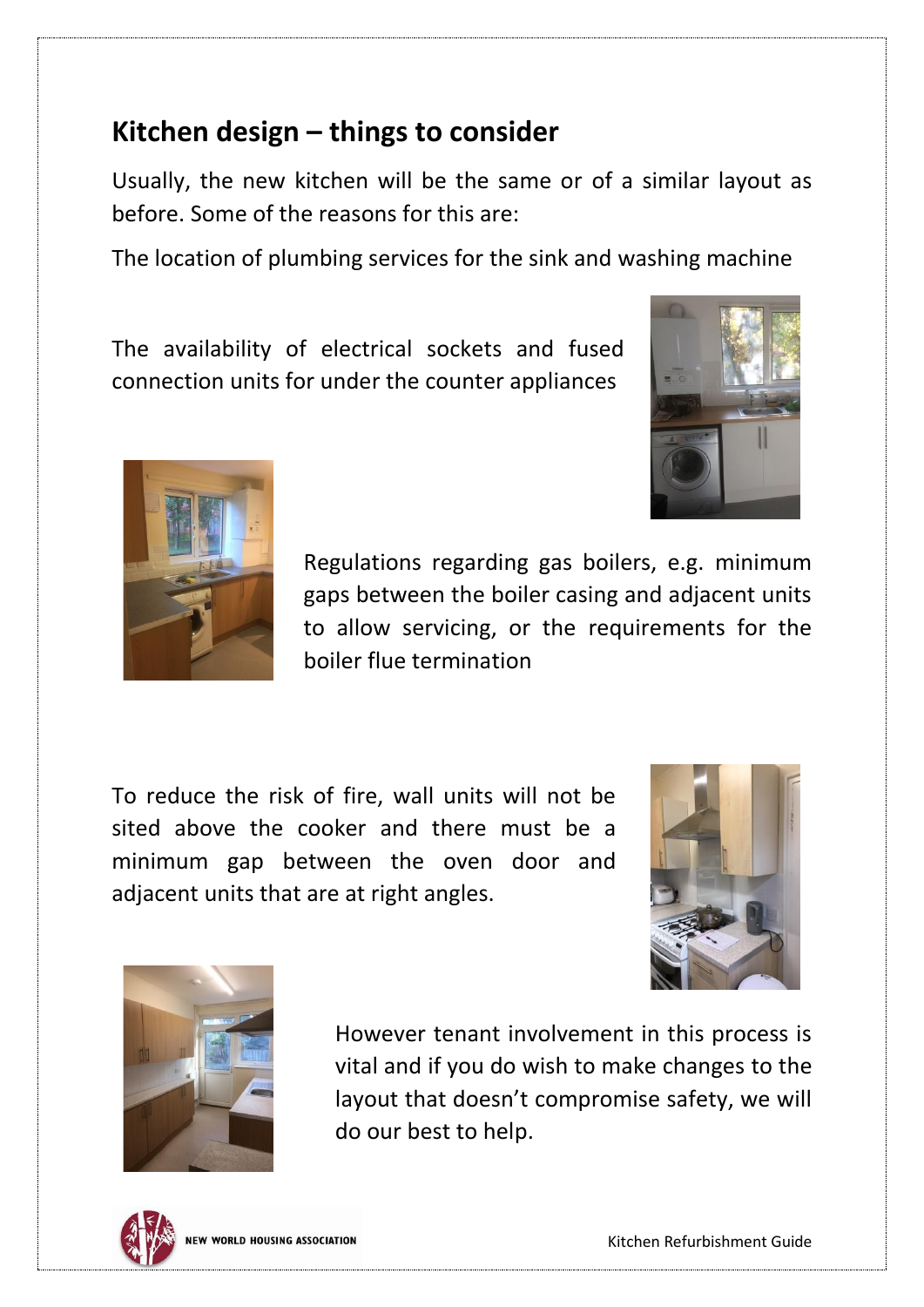## **Appliances**

**Washing machines and dishwashers:** Wherever possible, a 620mm space is provided for a washing machine and this is usually adjacent to the sink for access to the kitchen plumbing. If you also have a dishwasher or intend to purchase one, we will leave a space with electrical and plumbing connections available. The location will again be determined by access to the plumbing and a base unit will be lost so that a space is made available.

**Fridges/Fridge Freezers:** we can either leave a space under the worktop or a space without a worktop, usually at the end of a row of units, for a tall fridge/freezer. In both cases, these appliances will be located away from the cooker.

**Tumble Dryers:** Space can be provided for a tumble dryer but a base unit will be lost to allow for a gap and you must inform us before we start so that an under the counter socket is provided. Please note that we do not fit fixed outlet hoses to external walls for unvented tumble dryers so we recommend that the appliance is a condenser or heat pump condenser type.

**Cookers:** we will provide both a gas and electrical connection for a cooker (as long as there is already a gas supply inside the property). We will disconnect your cooker when we start the new kitchen work, and reconnect and test once completed. Please note that if the engineer reconnects the cooker and finds a fault, they are legally not permitted to reconnect it and it will be your responsibility to replace and reconnect a new cooker.

**Buying new appliances:** if you are planning on buying new appliances, please inform us when we are designing your kitchen. Once we have agreed a layout with you, we won't be able to accommodate a larger fridge or cooker for example in the space we have allowed for it.

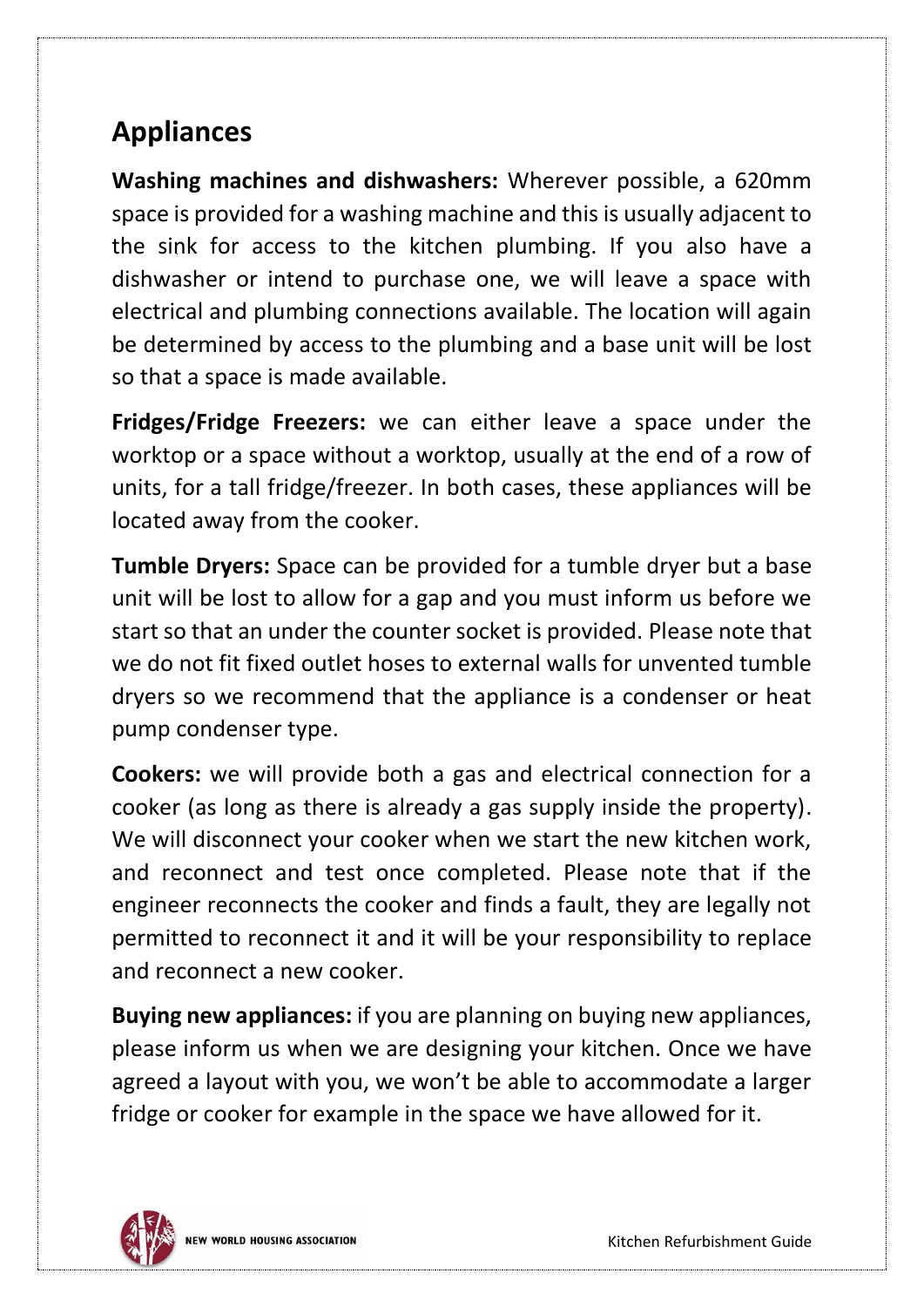#### **Kitchen Finish and Flooring choices**

We will offer you a choice from a range of colours for the kitchen units, worktops and flooring so that you can coordinate the finishes to suit your preferences. Some examples of previous selections that our tenants have chosen are below





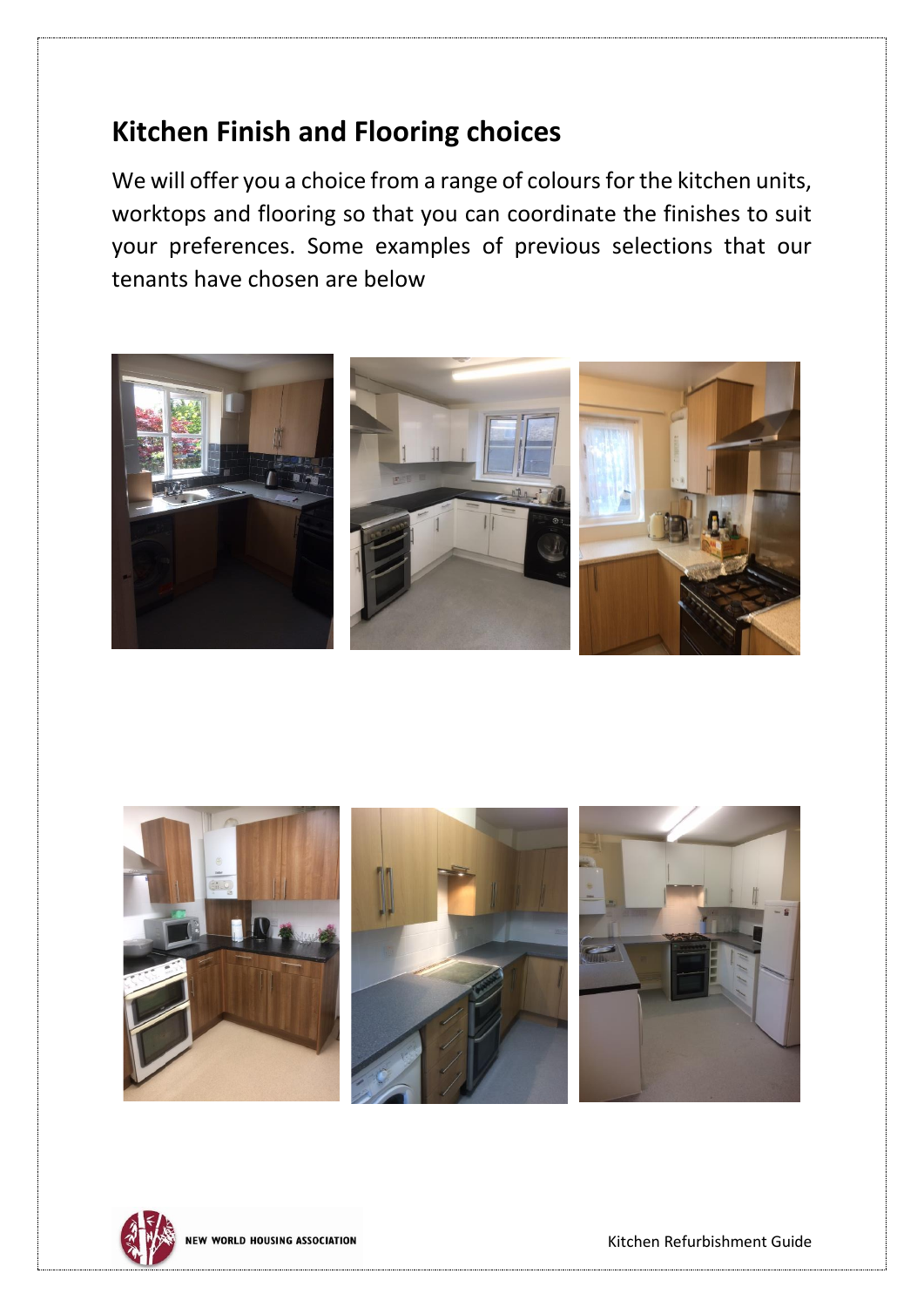# **Wall Tiling**

We will remove the existing tiling in the kitchen and replace with new 150mm square white ceramic tiles between the worktops and the units, and from the skirting where the cooker is located.

Please note that if you have tiling in other areas in the kitchen, these tiles will be removed, the walls re-plastered if necessary and then painted. We will not re-tile these areas.

Should you wish to supply your own tiles, the following will apply:

- Only one colour of tile can be used
- You will be responsible for the cost of the tiles
- Tiles must be 150mm x 150mm or as near as possible
- Any pattern must be uniform and not require coordinated tiling
- You will need to purchase and supply coloured grout if desired
- Extra tiles should be kept in a safe place in case replacements are needed whist the works are carried out and for repairs in the future

Should you wish to supply your own tiles, please make this known as soon as possible with details of sizes and finish. New World reserves the right to refuse the choice of tiles if it does not meet the criteria we have agreed with our contractor or if we are not informed at the design stage. We strongly recommend that you keep spare tiles in the home; if a repair necessitates some of your tiling to be replaced and spares are not available, we will use standard white 150mm square tiles instead.

# **Decoration**

We offer a choice of three paint colours for the walls, white, magnolia or Egyptian Cotton. Ceilings and woodwork will be decorated in white. Should you wish to purchase your own colour of paint for the walls, you must inform us at the design stage.

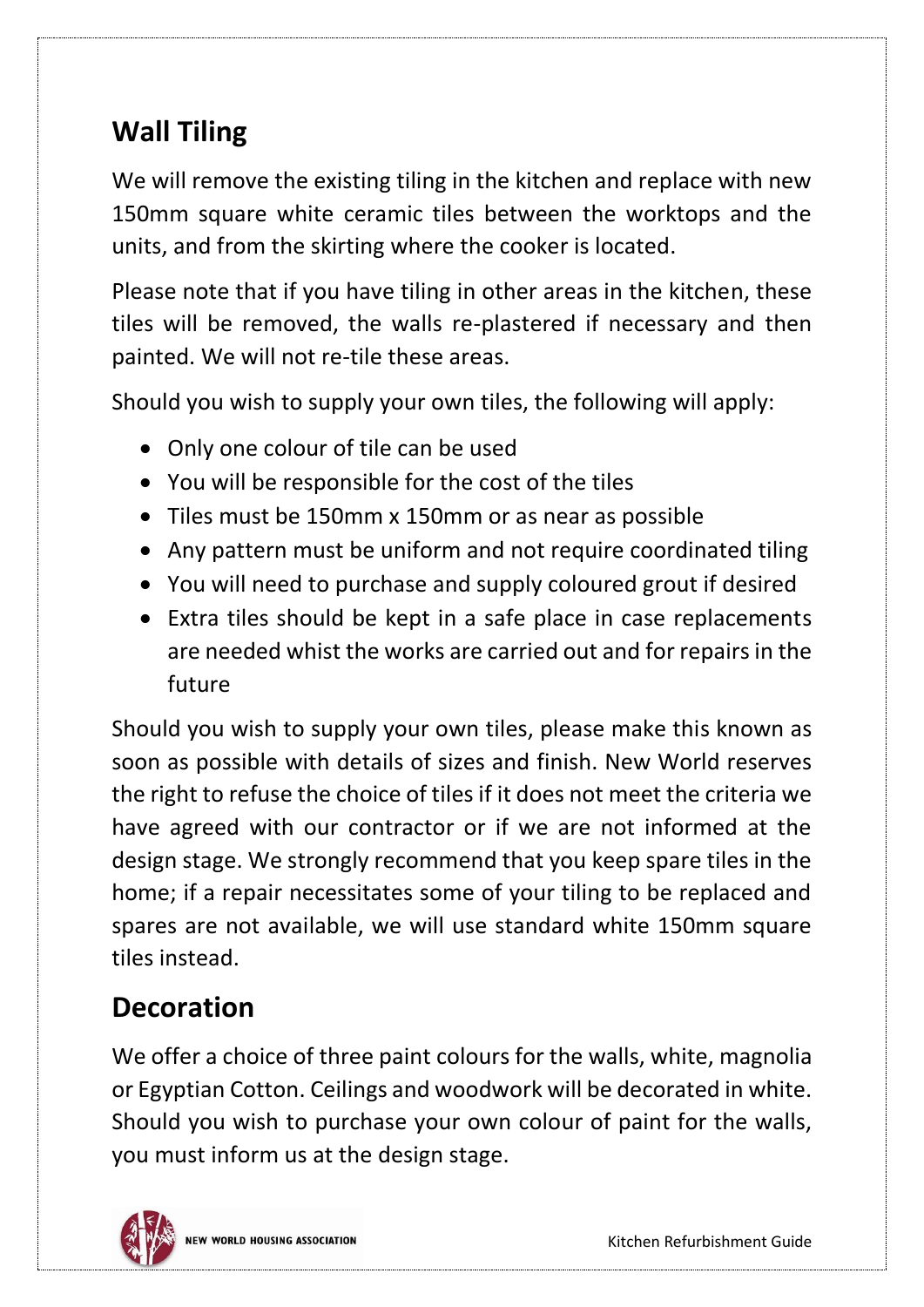## **Flooring**

The existing floor covering will be removed and disposed, and the kitchen floor prepared and levelled with an appropriate compound. You will have a choice of over 10 different colours for the new sheet vinyl flooring that will be laid. This type of flooring is used as it designed for area that may get wet from spillages, is anti-slip and very durable.

Please note we do not lay ceramic floor tiles, laminate flooring or carpets.

### **Electrical**

If our electrician decides it is necessary we will install a new consumer unit or fuse board as you may know it.

In the kitchen we will fit a new light and replace all the switches and electrical socket faces. If more sockets are needed or have to be relocated to suit a change to the layout, the cabling will be sunk into the wall.

We will fit a heat detector on the kitchen ceiling and replace the smoke detectors elsewhere in the home if required so that all the alarms are interlinked; if the kitchen heat detector is triggered, the other alarms in the property will also sound. This is for your increased protection and a legal requirement. New wiring to any of the detectors will be run in on the ceilings in surface mounted trunking.

We will also fit either an extractor fan or chimney style cooker hood, or both depending on the ventilation requirements of the room. Please note we do not fit large commercial style extractor hoods and we will remove any that are already in place as they are not designed for a domestic environment.

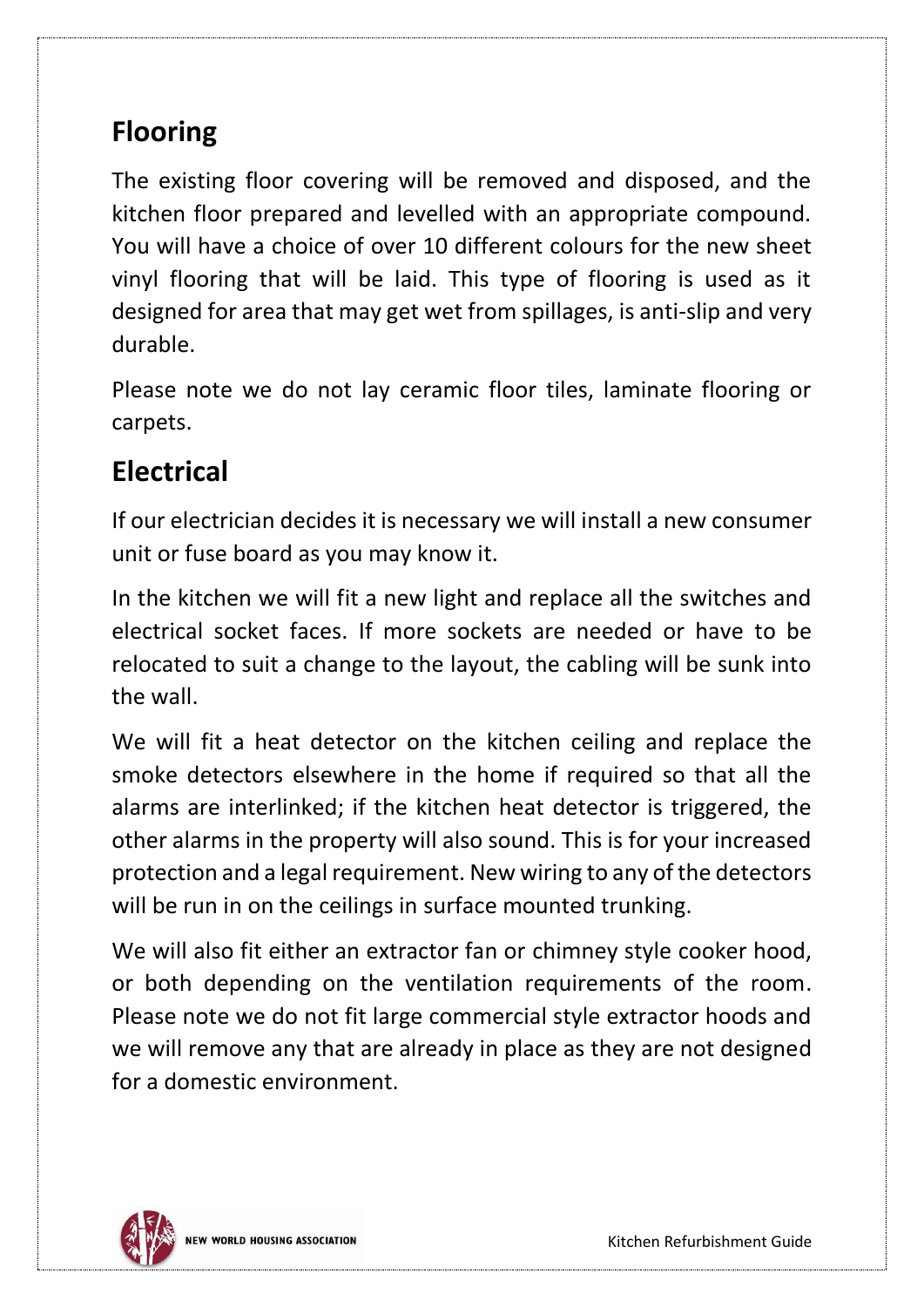Please note that electrical upgrades are essential in maintaining safety in the home and this may mean that work is required in other rooms in the property as well as the kitchen.

## **Fire Doors**

For flats and maisonettes, and in certain circumstance in houses, a fire door should be fitted to the kitchen. This door is required to have a closer and remain closed at all times to prevent the spread of fire and smoke. Never remove a door closer from a fire door.

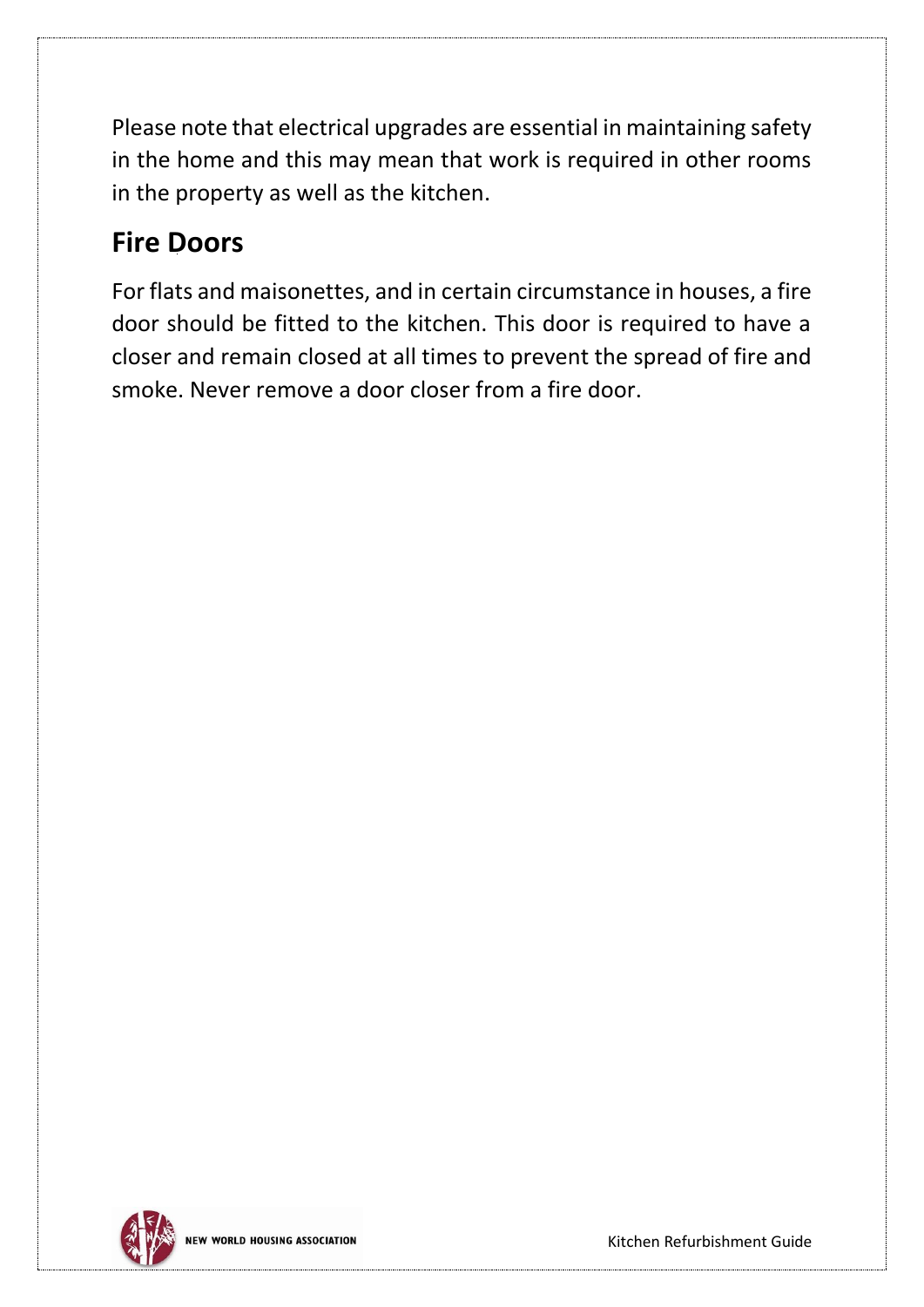### **Are you ready for our contractors?**

On the morning that our contractor arrives to replace your kitchen, their first task will be to remove all the units and worktop ready for disposal. It is therefore essential that all cupboards and drawers are completely empty, worktops are clear and the kitchen is empty of all personal possessions. Please be aware though that our contractor will only remove and dispose of the old kitchen, not any unwanted household items or appliances. These are your responsibility to take to your nearest waste recycling centre or to arrange a collection by your local authority.

### **Removing and disconnecting appliances**

Our GasSafe contractor will disconnect electric or gas cookers for you, and we will also disconnect washing machines and dishwashers. These appliances as well as fridges and freezers will need to be stored elsewhere in the property whilst the refurbishment is in progress. Should you require our contractors to move any appliances on your behalf during the course of the refurbishment, please be aware that New World or our appointed contractor will not accept responsibility for any claims for expenses, liability, loss, claim, or proceedings whatsoever and howsoever arising out of or in the course of moving any appliance or personal items. We will ask you to sign a waiver to this effect.

# **Signing off your new kitchen**

We will arrange an inspection of the kitchen once complete so that if there are any aspects of the new kitchen or the workmanship that you are unhappy with, we can address any issues straight away. We will also ask for your feedback on various aspects of the refurbishment to ensure you are satisfied with your kitchen and if there are any lessons to be learnt when we fit new kitchens in the future.